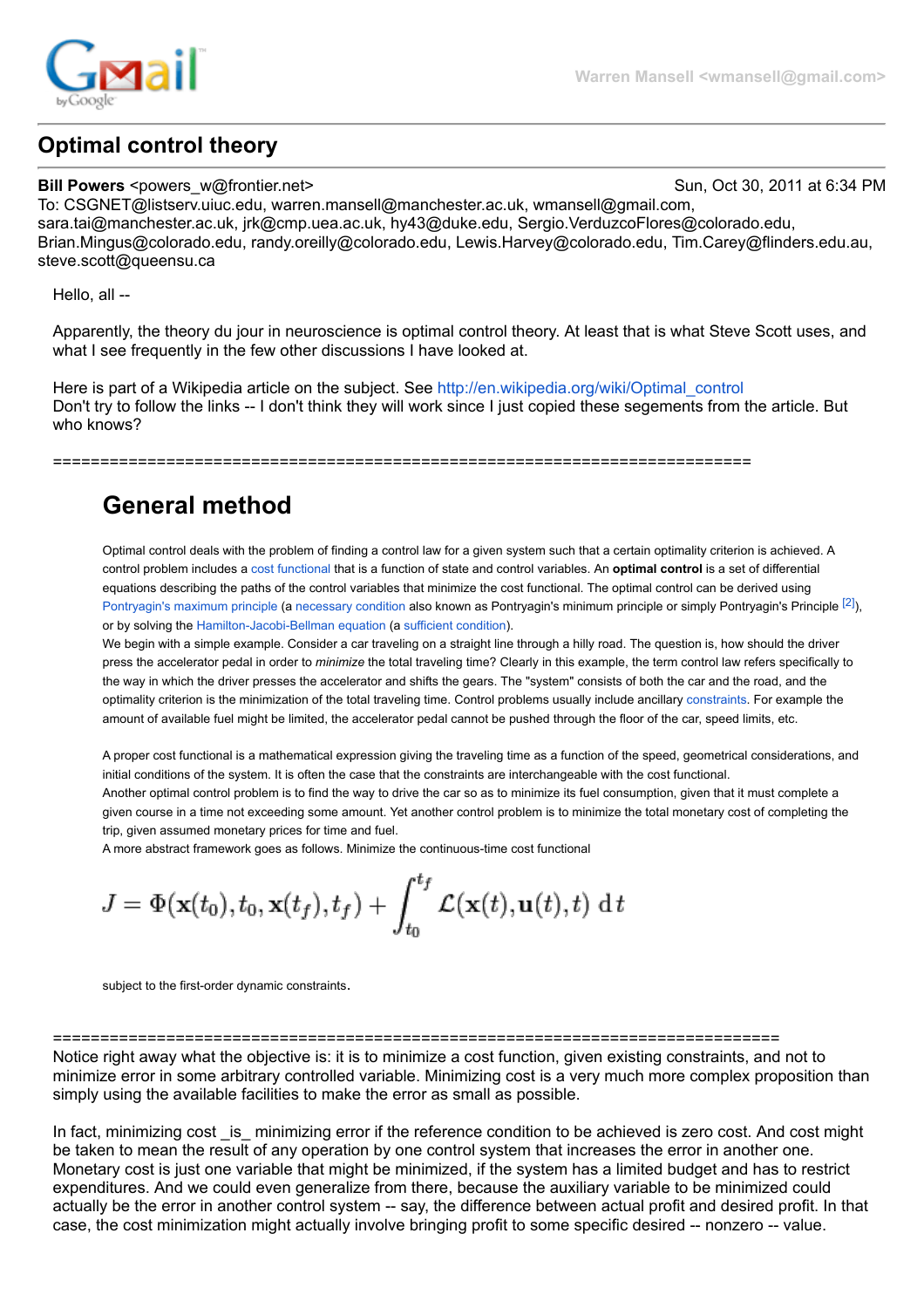The above excerpt shows how an analyst might derive a design for a control system, but of course very few organisms know how to do that sort of mathematics, or any sort, so this does not bring us closer to a model of an organism even if this approach would work. The writers of the wiki recognize a similar difficulty, saying ============================================================================

The disadvantage of indirect methods is that the boundary-value problem is often extremely difficult to solve (particularly for problems that span large time intervals or problems with interior point constraints). A well-known software program that implements indirect methods is BNDSCO. [\[4\]](http://en.wikipedia.org/wiki/Optimal_control#cite_note-3)

======================================================================================

They go on to describe a more practical approach:

===========================================================================

The approach that has risen to prominence in numerical optimal control over the past two decades (i.e., from the 1980s to the present) is that of so called *direct methods*. In a direct method, the state and/or control are approximated using an appropriate function approximation (e.g., polynomial approximation or piecewise constant parameterization). Simultaneously, the cost functional is approximated as a *cost function*. Then, the coefficients of the function approximations are treated as optimization variables and the problem is "transcribed" to a nonlinear optimization problem of the form: Minimize

 $F(\mathbf{z})$ 

subject to the algebraic constraints

| g(z) | O |
|------|---|
| h(z) | O |

Depending upon the type of direct method employed, the size of the nonlinear optimization problem can be quite small (e.g., as in a direct shooting or quasilinearization method) or may be quite large (e.g., a direct collocation method  $[5]$ ). In the latter case (i.e., a collocation method), the nonlinear optimization problem may be literally thousands to tens of thousands of variables and constraints. Given the size of many NLPs arising from a direct method, it may appear somewhat counter-intuitive that solving the nonlinear optimization problem is easier than solving the boundary-value problem. It is, however, the fact that the NLP is easier to solve than the boundary-value problem.

============================================================ ==========================

Clearly (to a mathematician, I mean), this ponderous approach will lead to some sort of design of a control system -- or to be more exact, of a "control law" that will lead to achievement of minimum cost, however that is defined. But once you set foot on this path there is no leaving it, because one complexity leads to the need to deal with another, and complex control processes remain extremely difficult to handle.

However, the Achilles heel of this approach is to be found, I think, in the idea of a "control law." As I understand it, the "control" of an optimal control system is an output which is so shaped that when applied to a "plant" or system to be controlled, the result will be the result that is wanted: what in PCT we call a controlled variable is brought to a specified reference condition.

Here is a reference to the meaning of "control law:" <http://zone.ni.com/devzone/cda/tut/p/id/8156>

========================================================================

A control law is a set of rules that are used to determine the commands to be sent to a system based on the desired state of the system. Control laws are used to dictate how a robot moves within its environment, by sending commands to an actuator(s). The goal is usually to follow a pre-defined trajectory which is given as the robot's position or velocity profile as a function of time. The control law can be described as either open-loop control or closed-loop (feedback) control.

=============================================================================

The way this relates to closed-loop control is described this way:

=============================================================================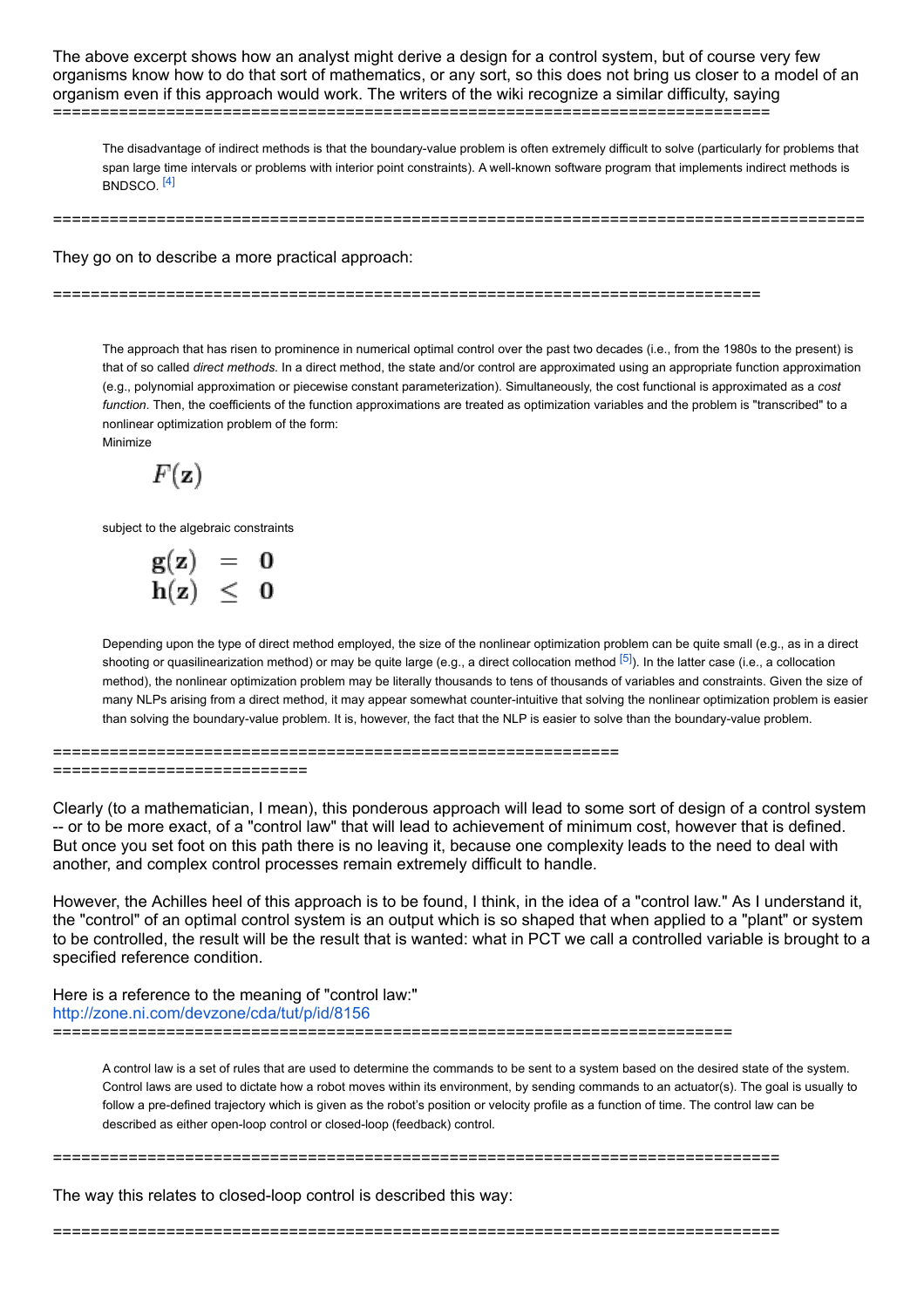A closed-loop (feedback) controller uses the information gathered from the robot's sensors to determine the commands to send to the actuator(s). It compares the actual state of the robot with the desired state and adjusts the control commands accordingly, which is illustrated by the control block diagram below. This is a more robust method of control for mobile robots since it allows the robot to adapt to any changes in its environment.



============================================================================== You can see that they are getting closer, but this is only an illusion. As shown, this system can't "adapt to changes in its environment," but ff we now think about reorganization, or "adaptive control", we find this:

### =============================================================================

commands. The output of the robot is compared to the predicted response of the robot and the model of the robot behavior is updated during its operation. Figure 5 shows a control block diagram of adaptive control, and figure 6 shows how an adaptive control system is implemented in LabVIEW. These figures show how both the control commands and the robot response are used to adjust the model of the robot kinematics. These adjustments are then used to modify the control commands to the robot.



Figure 5. Control block diagram of an adaptive control system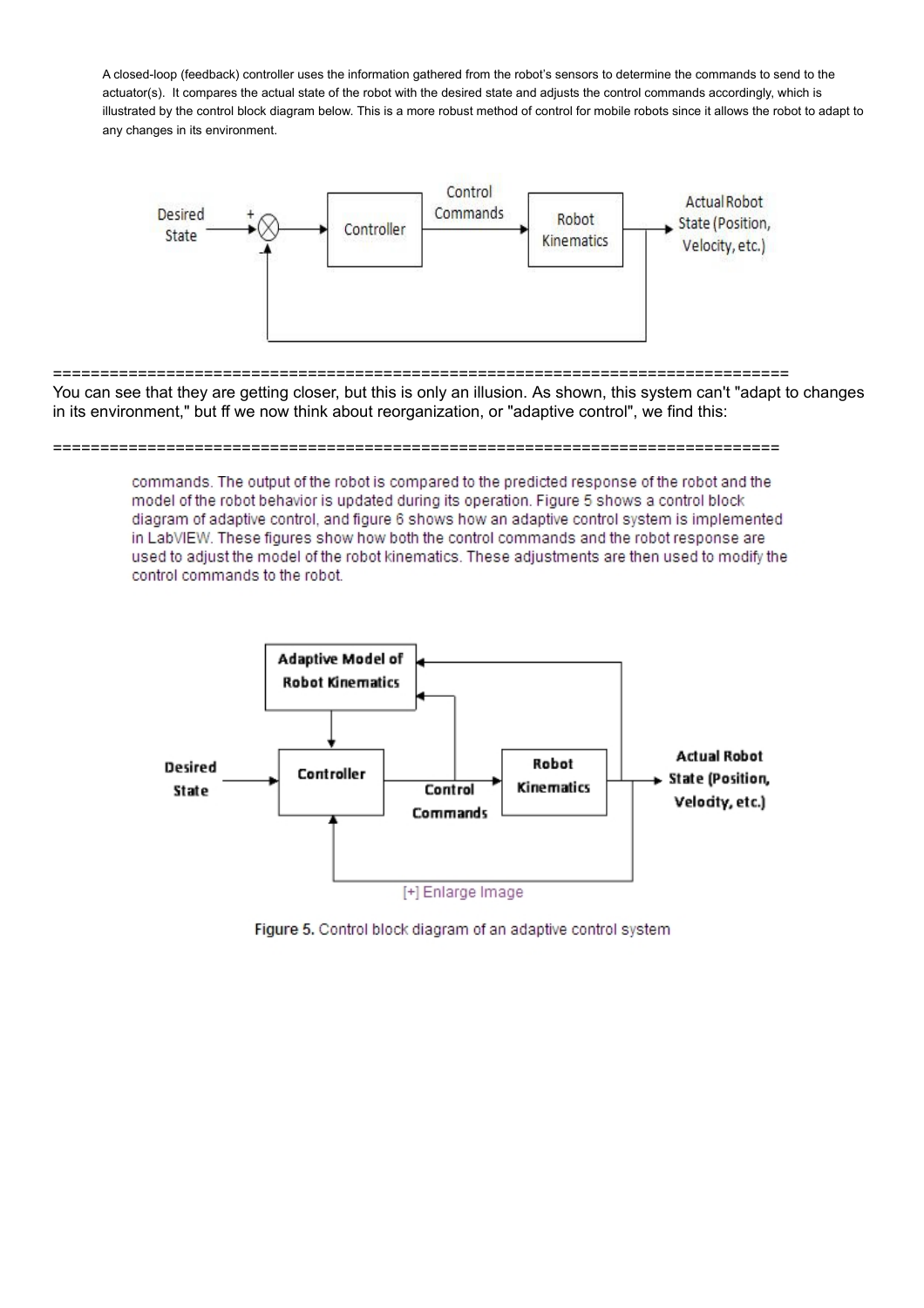



===========================================================================

Now we get to the nitty-gritty. Fig. 6 shows what has to go into this control system model. Note the plant simulation in the middle of it. Note the "adaptive algorithm" Note the lack of any inputs to the plant from unpredicted or unpredictable disturbances. And note the lack of any indication of where reference signals come from. An engineer building a device in a laboratory doesn't have to be concerned about such things, but an organism does. Clearly, for this diagram to represent a living control system, it will need a lot of help from a protective laboratory full of helpful equipment, and a library full of data about physics, chemistry, and laws of nature -- the same things the engineer will use in bringing the control system to life. The engineer is going to have to do the "system identification" first, which is where the internal model of the plant comes from -- note that the process by which that model is initially created is not shown.

I'm not saying that this approach won't work. With a lot of help, it will, because engineers can solve problems and they won't quit until they succeed.

But organisms in general have no library of data or information about natural laws or protection against disturbances or helpful engineers standing by or -- in most cases -- any understanding of how the world works or any ability to carry out mathematical analyses. This simply can't be a diagram of how living control systems work.

The PCT model is specifically about how organisms work. It actually accomplishes the same ends that the above approach accomplishes, but it does so in more direct and far simpler ways commensurate with the capabilities of even an amoeba, and it does not require the control system to do any elaborate mathematical analysis. It doesn't have to make any predictions (except the metaphorical kind of predictions generally preceded by "You could say that ..."). The PCT model constructs no model of the external world or itself. It does not have to know why controlled variables occasionally start to deviate from their reference conditions. It does not need to know how its actions affect the outside world. When it adapts, it does not do so by figuring out what needs to be changed and then changing it.

This is not to say that the PCT model has reached perfection or handles every detail correctly. Nor is it to say that there is nothing in optimal control theory of any use to a theoretician trying to explain the behavior of organisms. What I am saying is that PCT provide a far simpler way of accounting for behavior than the current forms of optimal control theory seem to provide, and as far as I know can predict behavior at least as well if not better.

Optimal control theory seems to be a description of how an engineer armed with certain mathematical tools might go about designing a control system given the required resources such as fast computers, accurate sensors, and well-calibrated actuators, in a world where no large unexpected disturbances occur, or where help is available if they do.

 I always think of the robot called Dante, which was sent down into a dormant volcano with a remote mainframe analyzing its video pictures for obstacles and calculating where to place (with excruciating slowness) each of its hexapodal feet, and ended up on its back being hoisted out by a helicopter.